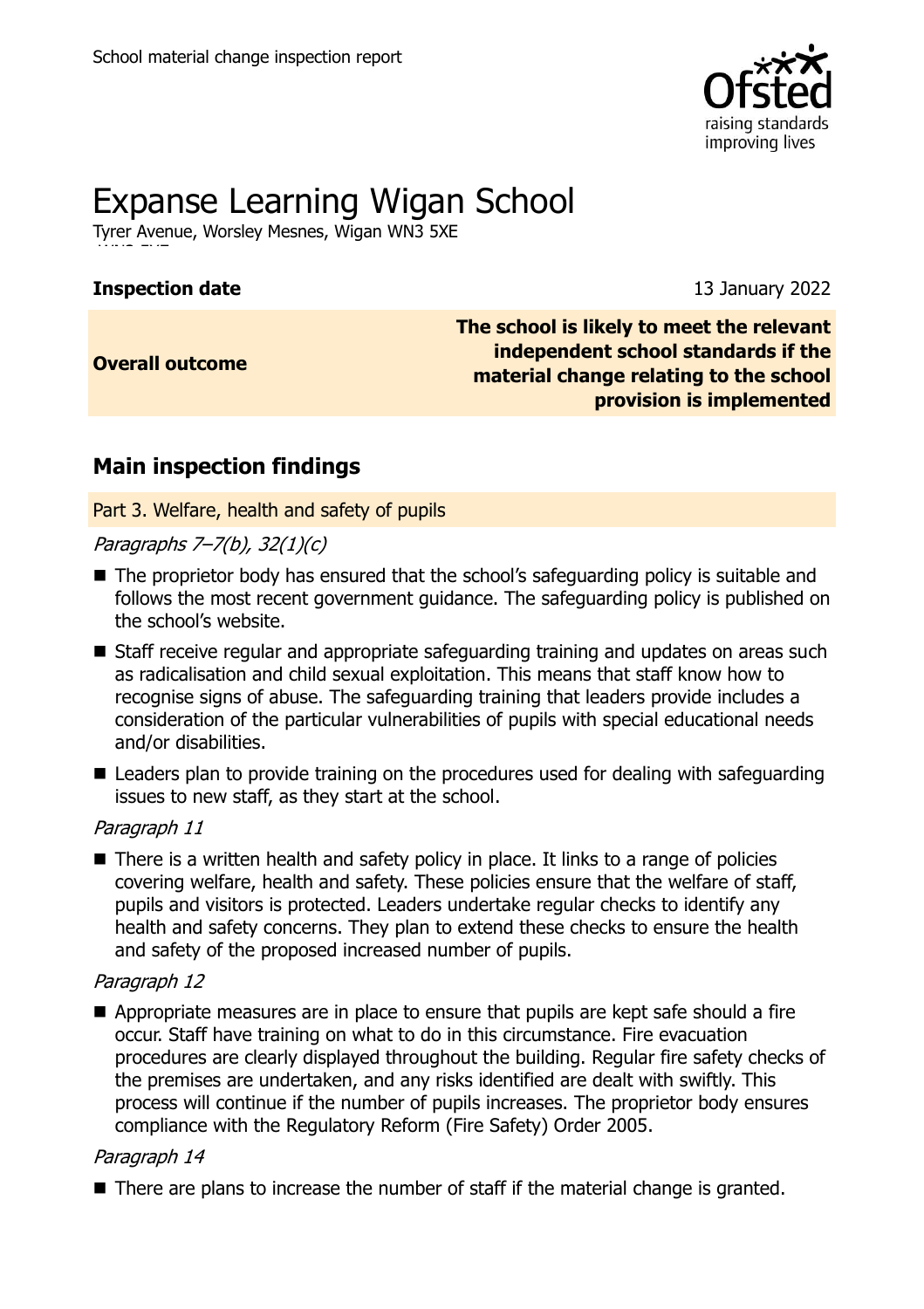

■ The existing practice around staffing means that pupils are well supervised. Plans for increased staffing indicate that supervision of pupils is likely to be appropriately organised.

## Paragraph 16

- The proprietor body has ensured that there is a written risk assessment policy in place. This provides a suitable framework for protecting pupils from risk. Detailed risk assessments are carried out for a range of activities, for example visits to the community. In addition, leaders have put in place personal risk assessments for each pupil.
- Leaders plan to develop personal risk assessments for any pupils joining the school.
- The proprietor body has ensured that the independent school standards in this part are likely to be met.

#### Part 4. Suitability of staff, supply staff, and proprietors

# Paragraphs 18(2)–18(2)(e), 18(3)

- Leaders ensure that the required checks on the suitability of staff to work with pupils are completed. The proprietor body has plans in place to make sure that the required checks on the suitability of new staff to work with pupils are completed.
- The proprietor body has suitably trained staff and systems in place to ensure that safer recruitment procedures can be followed when appointing staff.

## Paragraphs 19(2)–19(2)(d)(ii), 19(3)

■ Leaders do not employ supply staff at present. They understand the required checks on the suitability of supply staff should they be used in the future.

# Paragraphs 20(6)–20(6)(c), 21(1)–21(7)(b)

- The proprietor body has a secure understanding of the required prohibition checks that need to be completed. Consequently, all safeguarding checks have been carried out. Suitable checks have been completed under section 128 of the Education and Skills Act 2008 for the leaders of the school.
- The record of checks on current staff is kept as a secure electronic document and is complete.
- The proprietor body has ensured that all the independent standards in this part are likely to be met if the material change is implemented.

#### Part 5. Premises of and accommodation at schools

Paragraphs 23(1)–28(2)(b), 29(1)–29(1)(b), 30

- $\blacksquare$  The school building is large enough to accommodate the proposed new maximum number of 45 pupils. There is space in the existing classrooms to meet this increase.
- Toilet facilities are suitable for the proposed increase in the numbers of pupils and staff. Toilets are well maintained. There is an appropriate supply of hot and cold water for handwashing. The hot water is at a suitable temperature and will not pose a scalding risk.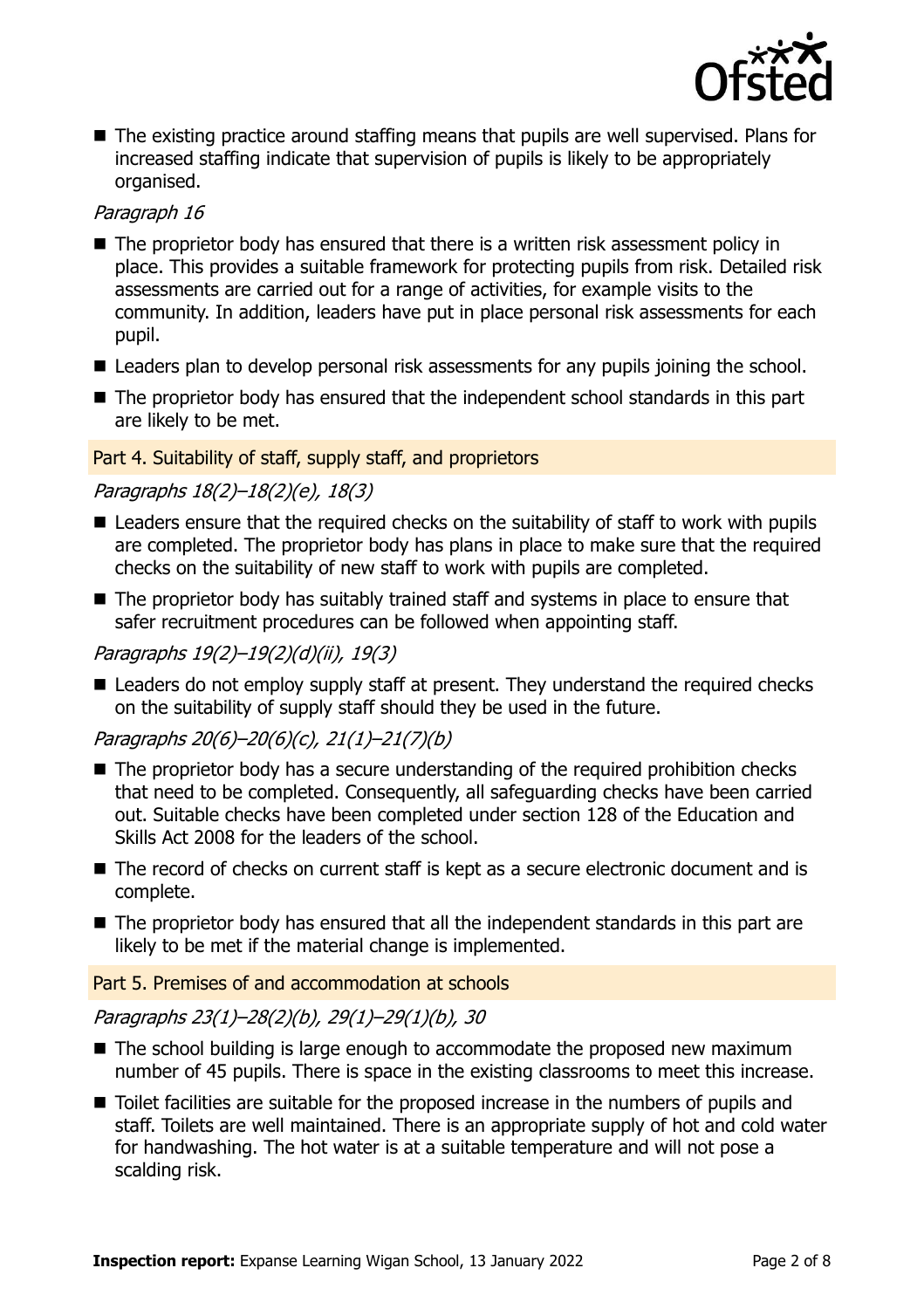

- Leaders have ensured that drinking water is always available for existing pupils. It will be readily available for proposed new pupils.
- On-site showers are provided. The shower facilities are suitable for the proposed increase in the number of pupils.
- There is a medical room that is appropriately equipped. The room has a toilet and a basin with running hot and cold water. It has a bed, with appropriate bedding.
- The proprietor body maintains the school premises to an acceptable standard. The existing policies on fire safety, health and safety and risk assessment are implemented effectively.
- Classrooms and other areas are spacious and have suitable light and ventilation. External lighting is provided to ensure that people can enter and leave the building safely during the hours of darkness.
- The outdoor area consists of a large field and surfaced playground. It is suitable for play and physical education. This will be suitable to accommodate the proposed new pupils.
- The proprietor body has ensured that all the independent standards in this part are likely to be met if the material change is implemented.

Part 8. Quality of leadership in and management of schools

#### Paragraphs 34(1)–34(1)(c)

- Leaders demonstrate a good knowledge and understanding of the independent school standards.
- Leaders actively promote the well-being of pupils. They have ensured that the provision in place is suitable for the proposed increase in the number of pupils.
- Leaders have ensured that all the independent school standards in this part are likely to be met if the material change is implemented.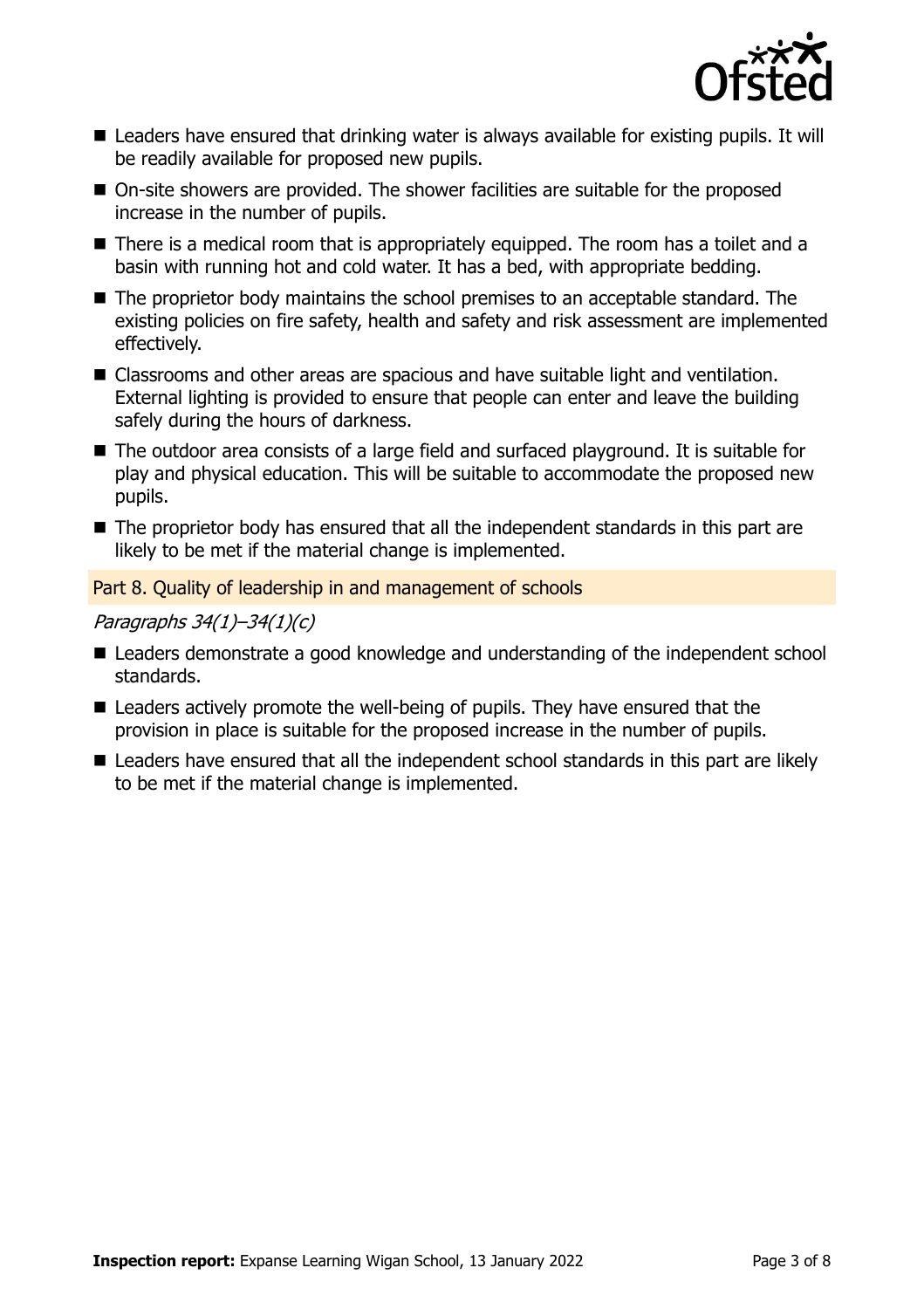

# **Compliance with regulatory requirements**

The school is likely to meet the requirements of the schedule to the Education (Independent School Standards) Regulations 2014 ('the independent school standards') and associated requirements.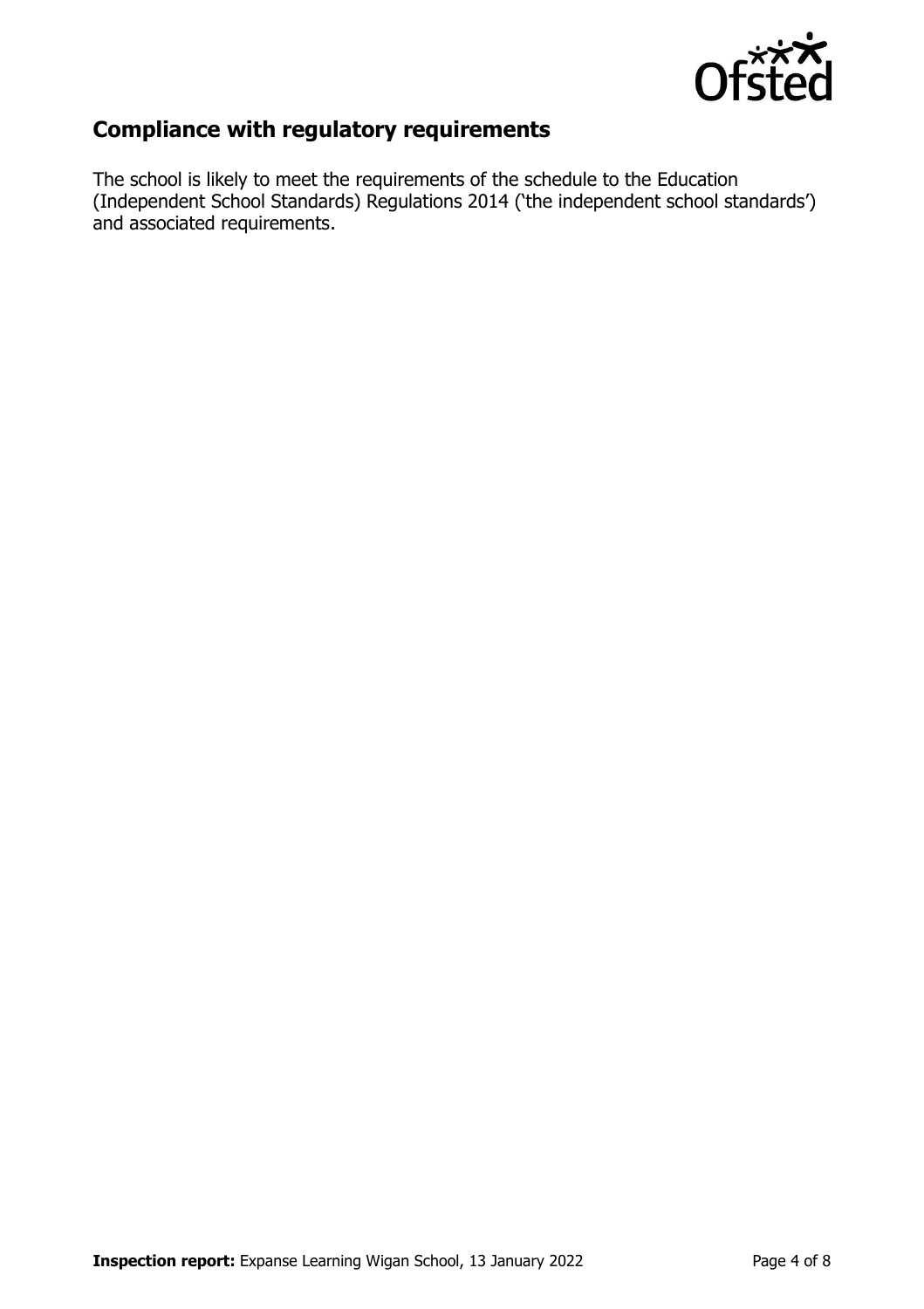

# **School details**

| Unique reference number  | 145289   |
|--------------------------|----------|
| DfE registration number  | 359/6003 |
| <b>Inspection number</b> | 10216549 |

This inspection was carried out under section 162(4) of the Education Act 2002, the purpose of which is to advise the Secretary of State for Education about the school's likely compliance with the independent school standards relevant to the material change that the school has applied to make.

| Type of school                       | Other independent special school |
|--------------------------------------|----------------------------------|
| School status                        | Independent school               |
| Proprietor                           | <b>Expanse Group Ltd</b>         |
| Chair                                | <b>Tony Brown</b>                |
| <b>Headteacher</b>                   | Ed Hanley                        |
| Annual fees (day pupils)             | £25,000                          |
| Telephone number                     | 01942 877 715                    |
| Website                              | www.expanselearning.co.uk        |
| <b>Email address</b>                 | hello@expanselearning.co.uk      |
| Date of previous standard inspection | 22 to 24 January 2019            |

#### **Pupils**

|                                        | <b>School's current School's</b><br>position | proposal | Inspector's<br>recommendation |
|----------------------------------------|----------------------------------------------|----------|-------------------------------|
| Age range of pupils                    | 11 to 16                                     | 11 to 16 | 11 to $16$                    |
| Number of pupils on the<br>school roll | 31                                           | 45       | 45                            |

# **Pupils**

|                         | School's current position School's proposal |       |
|-------------------------|---------------------------------------------|-------|
| <b>Gender of pupils</b> | Mixed                                       | Mixed |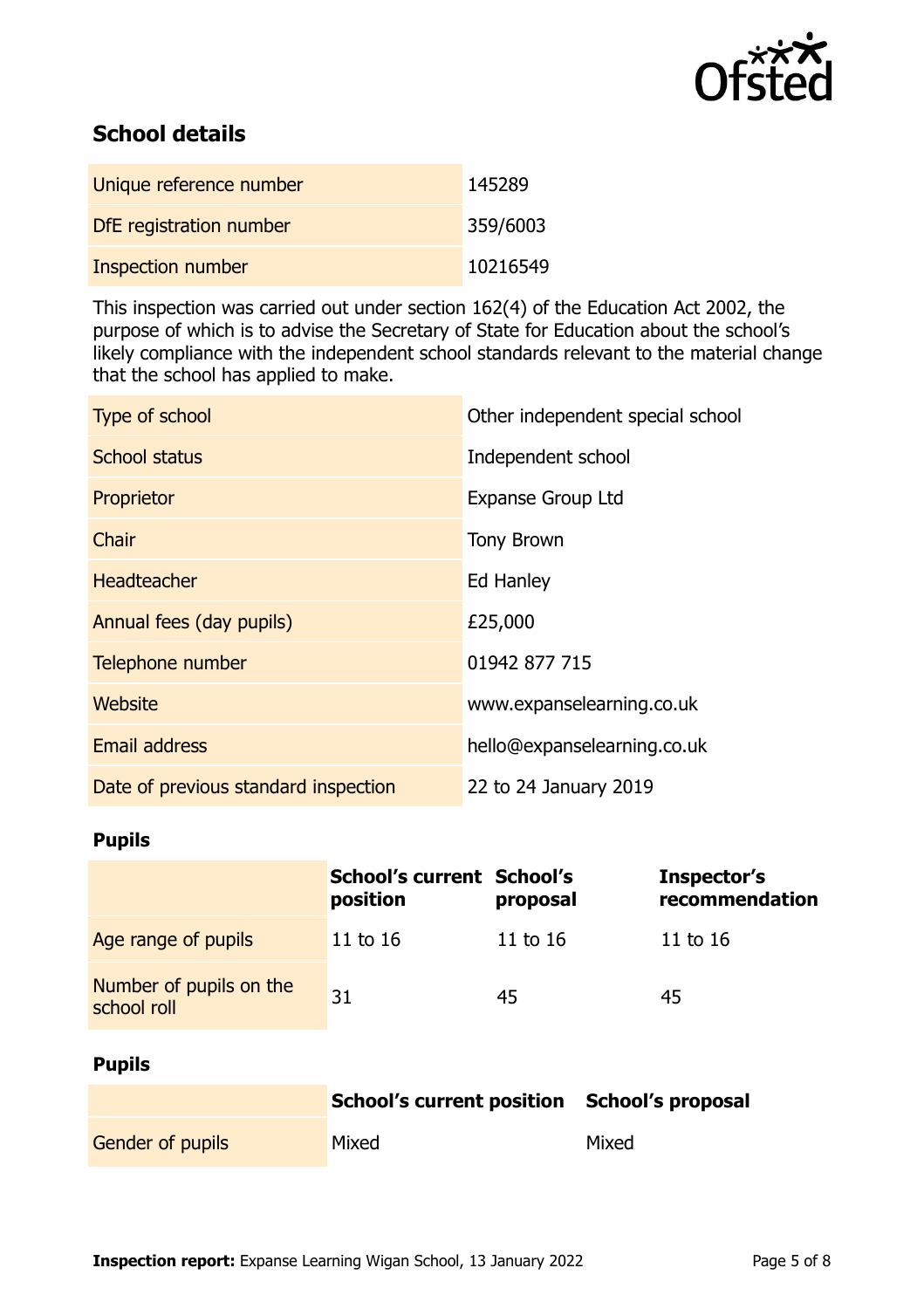

| Number of full-time pupils<br>of compulsory school age                                                    | 31       | 45 |
|-----------------------------------------------------------------------------------------------------------|----------|----|
| Number of part-time pupils                                                                                | <b>O</b> | O  |
| Number of pupils with<br>special educational needs<br>and/or disabilities                                 | 31       | 45 |
| Of which, number of pupils<br>with an education, health<br>and care plan                                  | 30       | 45 |
| Of which, number of pupils<br>paid for by a local authority<br>with an education, health<br>and care plan | 30       | 45 |

#### **Staff**

|                                                  | School's current position School's proposal |   |
|--------------------------------------------------|---------------------------------------------|---|
| Number of full-time<br>equivalent teaching staff | 7                                           | q |
| Number of part-time<br>teaching staff            |                                             |   |
| Number of staff in the<br>welfare provision      | q                                           |   |

# **Information about this school**

- The school received its last standard inspection on 22 to 24 January 2019.
- The school uses four alternative providers, of which three are unregistered.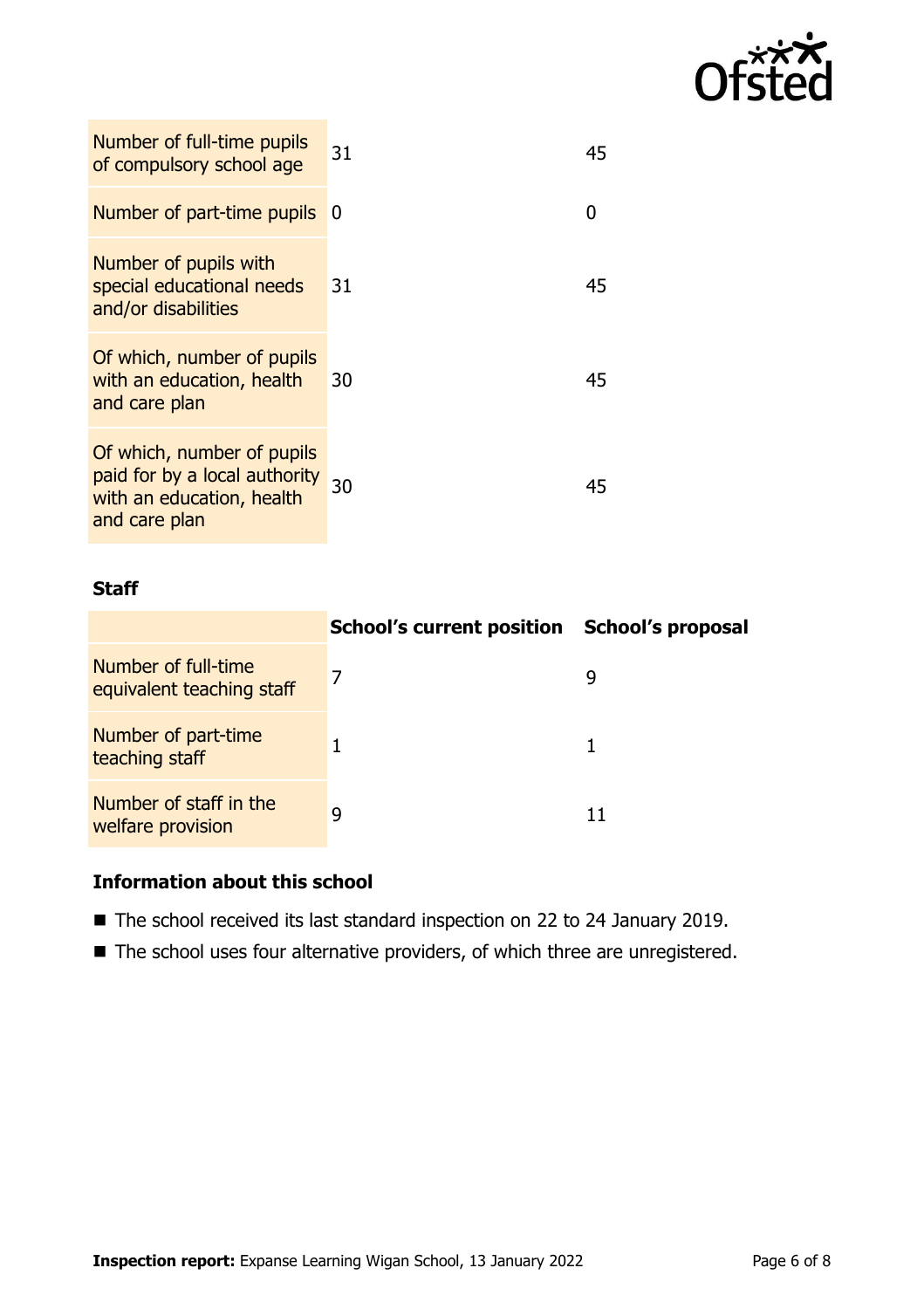

# **Information about this inspection**

- The Department for Education commissioned Ofsted to carry out this inspection because the proprietor body applied to make a material change to the school's registration. The proprietor body requested an increase in the maximum pupil capacity from 31 to 45.
- $\blacksquare$  The school caters for pupils with a range of special educational needs, including autism spectrum disorder and social, emotional and mental health difficulties.
- This was the school's first material change inspection in respect of this proposed increase in the maximum pupil capacity.
- The inspector met with the headteacher, members of the leadership team and the chief executive officer. She undertook a tour of the school premises. She analysed a wide range of documents, including those relating to safeguarding and matters of health and safety. She spoke with four pupils about safeguarding. In addition, the inspector examined the school's record of pre-employment checks on staff and the proprietor body.

#### **Inspection team**

Elizabeth Stevens, lead inspector **Her Majesty's Inspector**